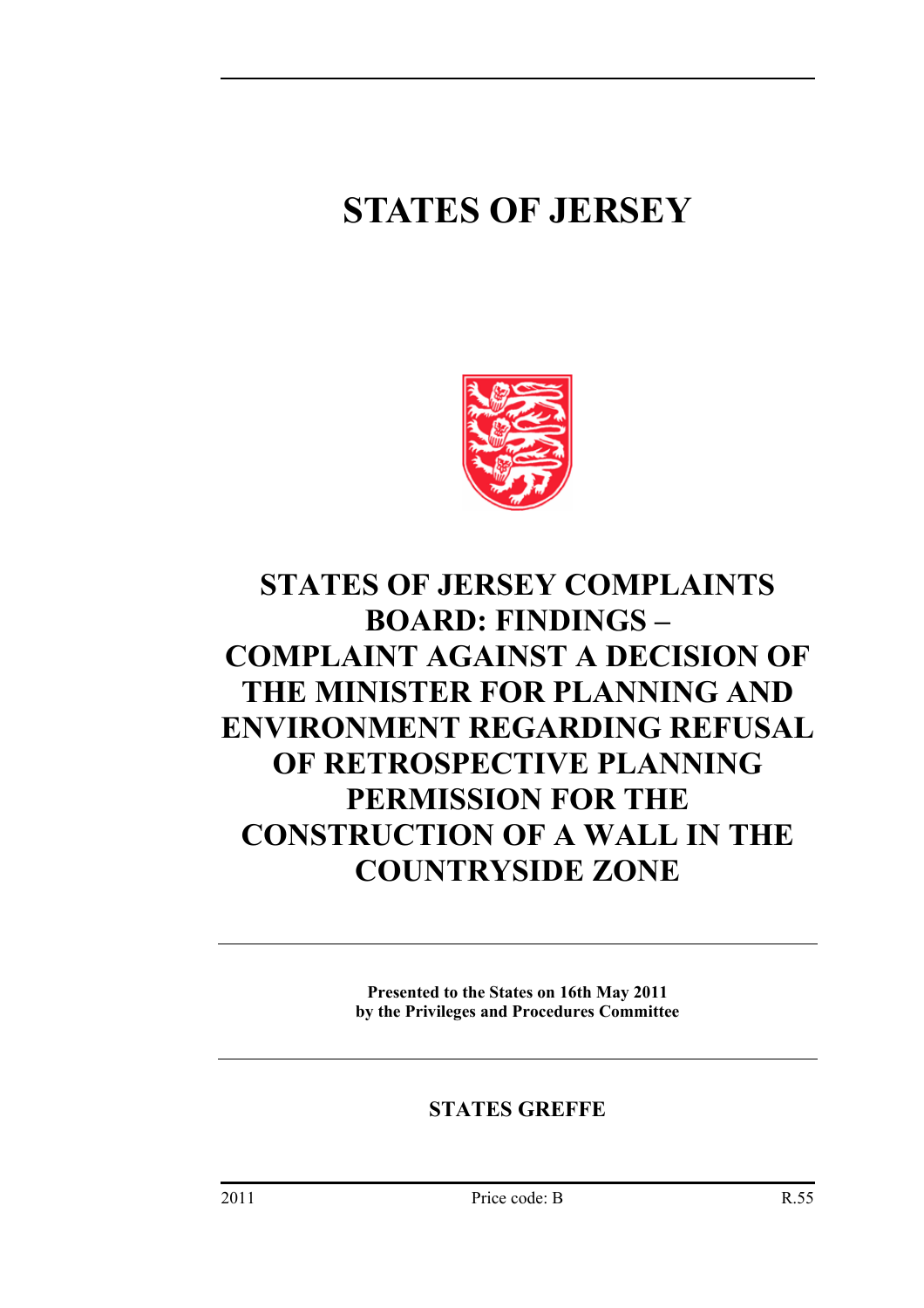#### **REPORT**

#### **Foreword**

In accordance with Article 9(9) of the Administrative Decisions (Review) (Jersey) Law 1982, the Privileges and Procedures Committee presents the findings of the Complaints Board constituted under the above Law to consider a complaint against the Minister for Planning and Environment regarding refusal of retrospective planning permission for the construction of a wall in the Countryside Zone.

Connétable J. Gallichan of St. Mary, Chairman, Privileges and Procedures Committee.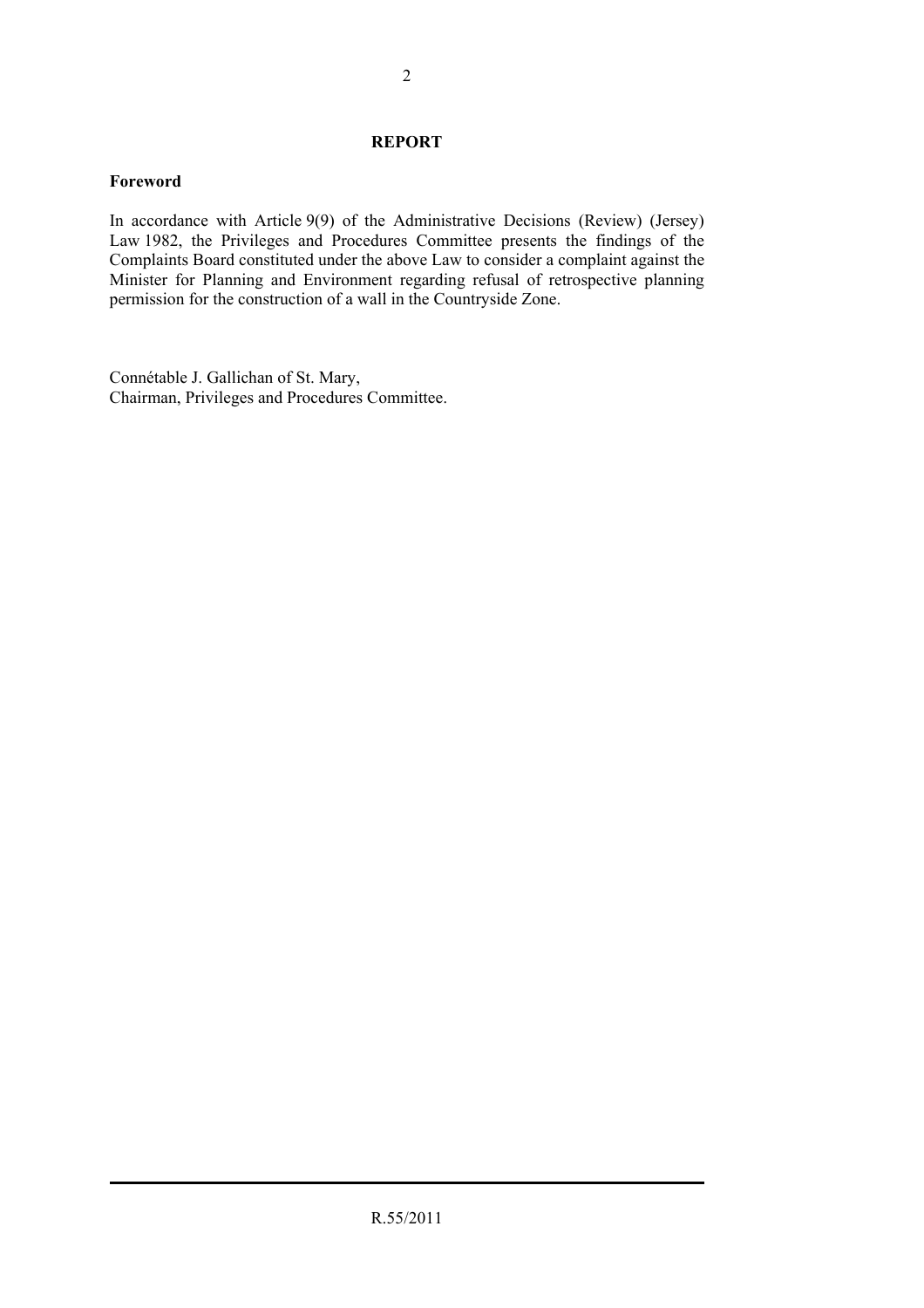#### **STATES OF JERSEY COMPLAINTS BOARD**

#### **4th April 2011**

**Findings of the Complaints Board constituted under the Administrative Decisions (Review) (Jersey) Law 1982 to consider a complaint by Mr. and Mrs. B. De La Haye against the Minister for Planning and Environment regarding refusal of retrospective planning permission for the construction of a wall in the Countryside Zone** 

#### **1. Present –**

#### **Board Members**

 Mr. N. Le Gresley, Chairman Mrs. C. Vibert Mr. S. Platt

#### **Complainant**

 Mr. and Mrs. B. De La Haye Deputy F.J. Hill of St. Martin

#### **On behalf of the Minister**

 Mr. J. Gladwin, Senior Planner (Appeals) Connétable P.F.M. Hanning of St. Saviour

#### **States Greffe**

Mrs. L. Hart, Assistant Greffier of the States

The hearing was held in public at 10.30 a.m. on 4th April 2011 in Le Capelain Room, States Building.

#### **2. Summary of the dispute**

2.1 The Board was convened to hear a complaint by Mr. and Mrs. B. De La Haye (the complainants) against a decision of the Minister for Planning and Environment to refuse retrospective permission to construct walls in the Countryside Zone.

#### **3. Site Visit to Leighfield, La Grande Route de la Trinité, Trinity**

3.1 Prior to the formal opening of the hearing in the States Building, the parties met on site, and viewed the walls constructed on land to the south of the property known as Leighfield, La Grande Route de la Trinité, Trinity. Note was made of the height of the walls and also the distance from the pavement to the pillar of the northern boundary wall in respect of Class  $D2(b)(i)$  of the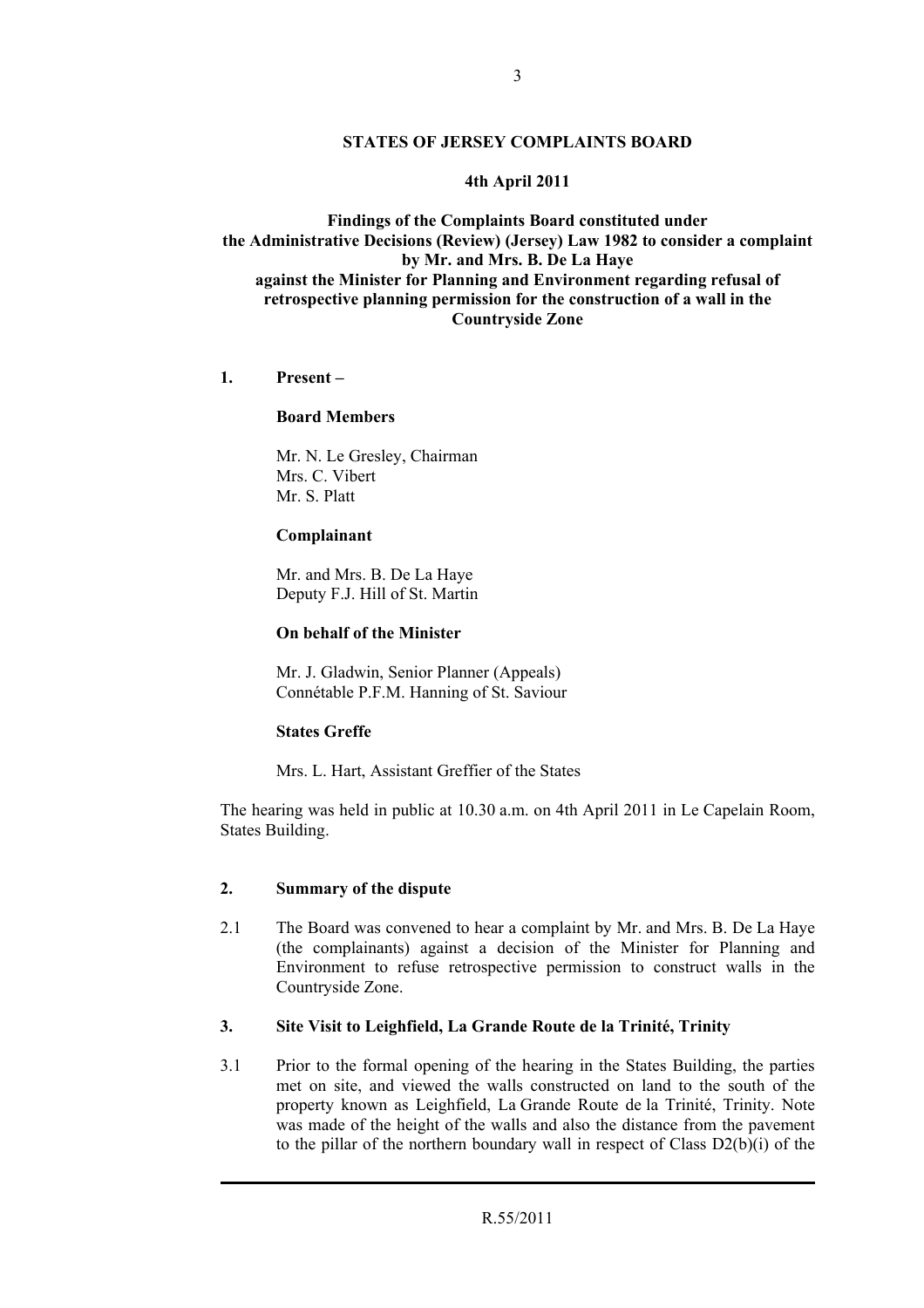Planning and Building (General Development) (Jersey) Order 2008, which required that walls abutting on and within 2 metres of a road should be no higher than 90 centimetres above the level of the road. The parties also viewed the new access road created to a former agricultural shed, located in the same rural setting just yards from the De La Haye's land, which was now being used as a warehouse by a food distribution company. The complainants considered that this illustrated no less an urbanisation of the countryside than the walls in question, but the Senior Planner (Appeals) contended that the 2 applications were not comparable and the use of hard standing as opposed to hoggin, which gave the access road a more urban appearance, had been necessary given the heavy nature of the vehicles visiting the site. He also upheld the need to comply with the aforementioned Planning Order, in order to ensure the access visibility splays at Leighfield were acceptable.

#### **4. Summary of the Complainant's case**

- 4.1 Upon convening in the States Building, the Chairman welcomed both parties to the meeting and reiterated the terms of Article 9 of the Administrative Decisions (Review) (Jersey) Law 1982, against which the complaint would be considered. He advised that, having reviewed the summary of the complaint, the Board needed to be fully apprised of the chronology of the events surrounding the construction of the walls.
- 4.2 Deputy Hill, representing Mr. and Mrs. De La Haye, thanked the Board for agreeing to hear the complaint, as the past 6 to 8 months had been quite stressful for the complainants. The couple had built the property known as Leighfield 50 years ago on land gifted by Mrs. De la Haye's mother and the land to the south of the property had always been utilised as a garden. Historically the boundary with the field behind the property had been marked by a hedge. Deputy Hill advised the Board that until he had received the papers for the hearing, he had been unaware of the planning application to build on the site which the complainants had submitted 10 years earlier.
- 4.3 Deputy Hill highlighted that informal advice had been sought from the Planning Department on 26th August 2009 from a Planning Officer. She had advised that there would be a presumption against building in the garden area of Leighfield, but that there would be no problem in the area being retained as a garden. Mr. De la Haye interjected that he had wanted to preserve the land and prevent it being built upon. He maintained that guidance had been given regarding the ability to build a wall on the site, although it was noted that this was not documented on the written note contained within the bundle.
- 4.4 Deputy Hill advised that the construction of the northern wall had been agreed as part of the sale of the property. There had been no concerns raised during the construction of the walls and there had been no objections submitted relating to the retrospective planning application. Indeed, the Chairman of the Planning Applications Panel, Connétable J. Le Sueur Gallichan, Connétable of Trinity, lived adjacent to the site and had made no comment, other than to discuss how the land would now be classified for the parish rates.
- 4.5 Mr. De La Haye advised the Board that before construction work had commenced, he had contacted the Connétable of Trinity to inform him that the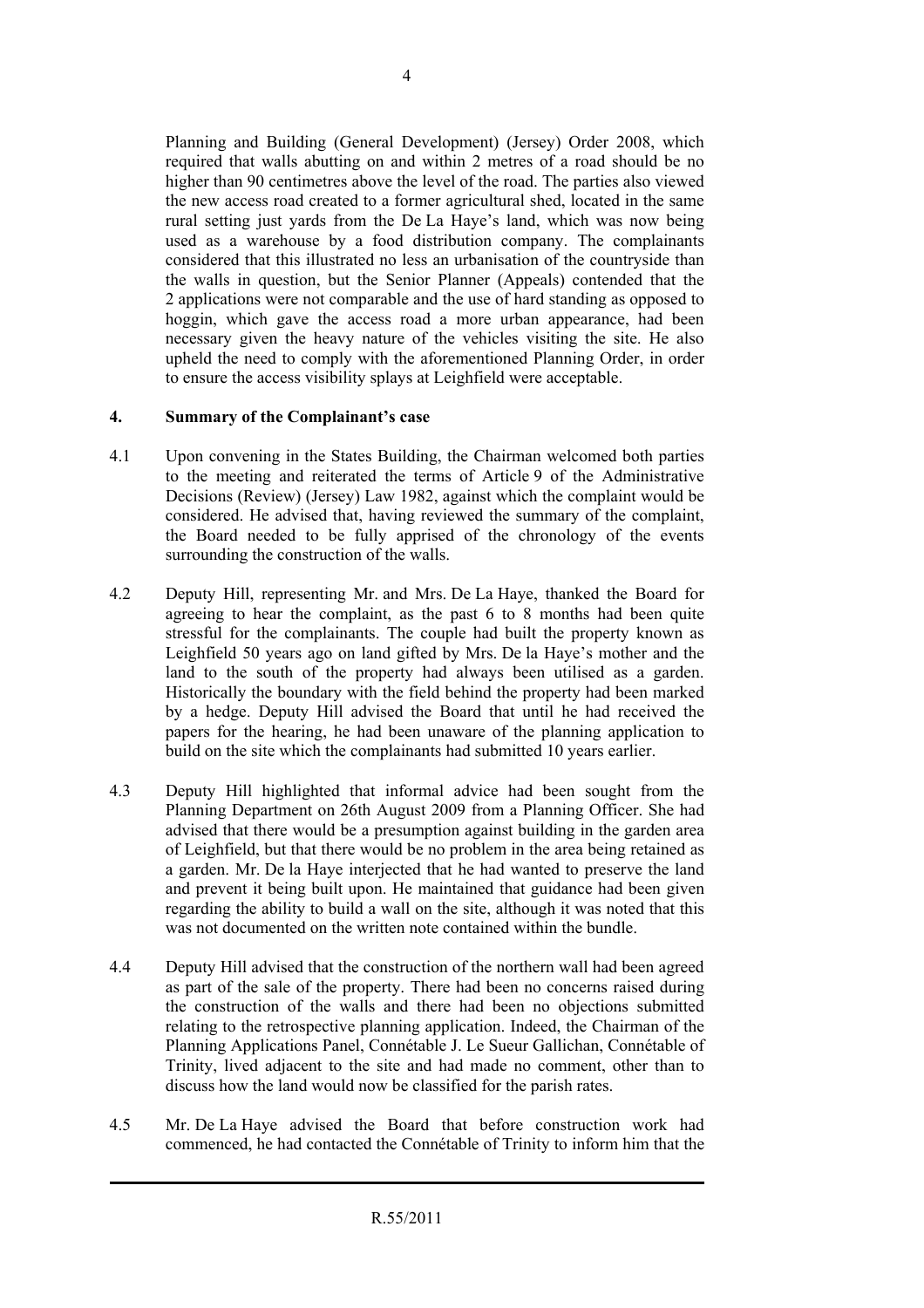access entrance to the site would be opened and he had been advised that it would not be necessary to create a hardcore pathway. After the house had been sold, Mr. De La Haye had asked the Connétable to provide Parish signage whilst the wall was being constructed and no mention had been made of planning permission at that time. In response to a question posed by the Chairman, Mr. De La Haye advised that the property had been sold in 2009 and the footings for the walls had been constructed in March/April 2010.

- 4.6 The Board noted that the Director of Planning had noticed the new walls in late April 2010 and there had been 3 letters consequently sent from the Planning Enforcement Officer outlining the options available to Mr. and Mrs. De La Haye in relation to the construction of the boundary wall adjacent to Leighfield. It was only in the final letter of the trilogy that the correct information had been imparted regarding the requirement for planning permission in relation to the construction of the walls.
- 4.7 Deputy Hill highlighted that Transport and Technical Services officers had confirmed that the visibility splays from Leighfield were acceptable. He contended that the visibility was impaired more by the existing high hedge on the left, than by the new pillar at the end of the new wall on the right hand side.
- 4.8 Deputy Hill advised the Board that the application had been refused on a number of grounds and he sought to address each of these individually. It had been stated that the walls were not considered to be in keeping with the character of the rural countryside. Deputy Hill refuted this assertion and reminded the Board that the area had always been part of the garden of the property and, whilst it did look bleak at the moment, it was intended to plant fruit trees and bushes and create an orchard. He emphasised that in the 'rural countryside' vicinity there was a garage, holiday homes and a wholesaler food outlet and he therefore considered that the notion of a 'rural setting' had been somewhat overplayed.
- 4.9 In response to the Department's assertion that the border between the field and Leighfield could have been marked by a simple hedge and that the wall had no reason to be built, Deputy Hill reminded the Board that the wall had been agreed as part of the contract of sale between Mr. and Mrs. De la Haye and the new owner of Leighfield. It was further noted that at the Planning Applications Panel meeting on 24th November 2010, it had come to light that the new owner of the property actually owned the land upon which the northern wall had been built and consequently was within the curtilege of a private dwelling house and therefore enjoyed Permitted Development Rights. Mr. De La Haye advised that he had tried to negotiate with the new owner for it to be a party owned wall, but it had been built at his own expense. It was confirmed that the boundary line had been agreed at the time when the land had been purchased, with the contract for the sale being written in such a way as to provide for the wall to be built to the north of the boundary and for it subsequently to delineate the boundary. The Chairman therefore questioned whether the Enforcement notice in respect of the non compliance with Class D2(b)(i) of the Planning and Building (General Development) (Jersey) Order 2008 should have been served on the owner of the wall and not Mr. De La Haye!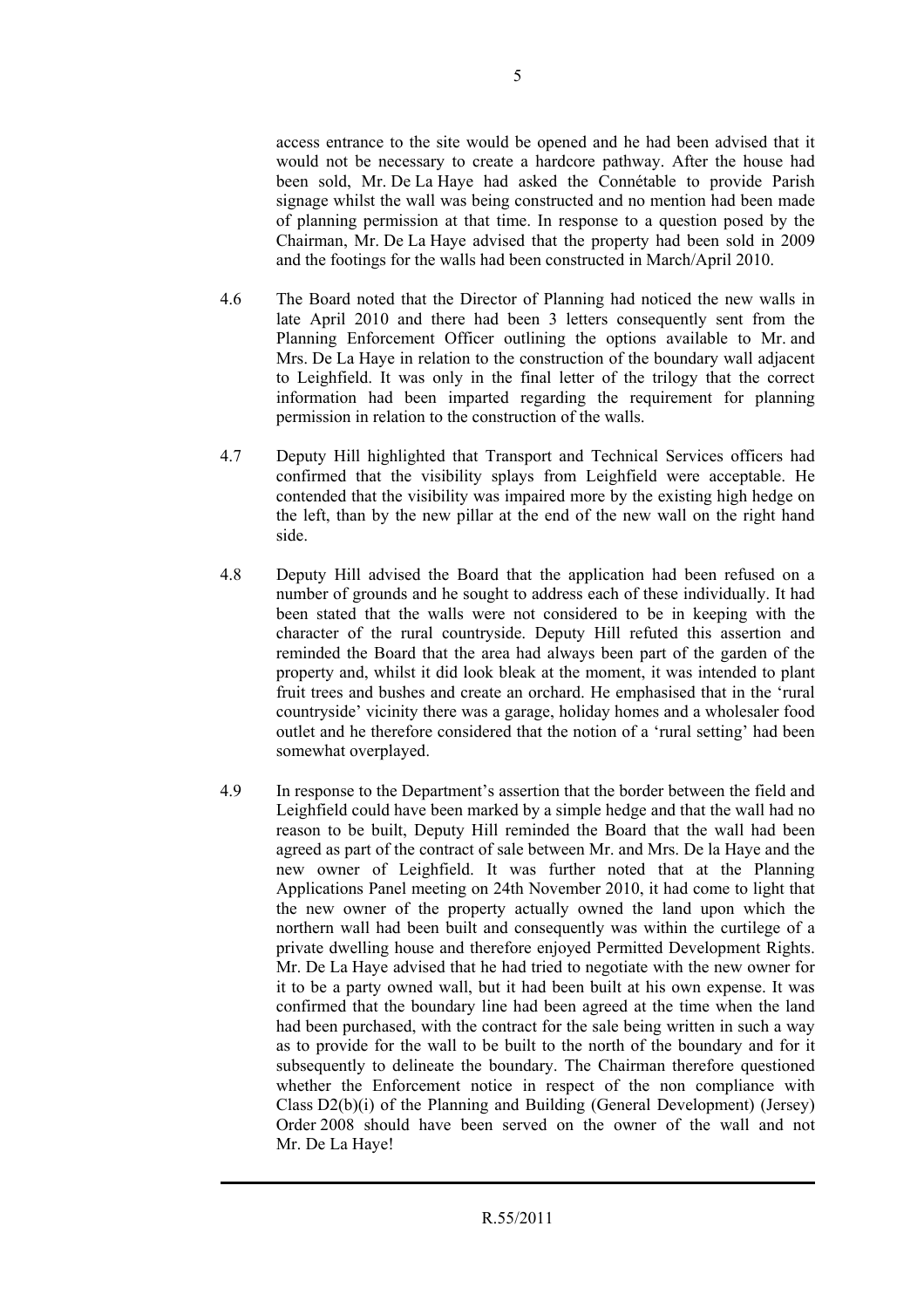- 4.10 Deputy Hill emphasised that the revelation that the north wall was exempt from planning permission had created an anomaly. Whilst the wall was still considered by the Planning Department to 'cause harm to the character of the Countryside Zone and be contrary to Policy C6 of the Jersey Island Plan 2002' it was allowed to remain, albeit with an alteration to the end abutting the road, whereas the southern wall, built in an identical style, was to be demolished. Deputy Hill reiterated that the southern wall was considered by Transport and Technical Services officers to pose no visual impairment and he was of the opinion that the Planning Department were being unreasonable pursuing this point. He suggested that if Mr. De La Haye was to plant a hedge along the eastern side of the plot, as he was perfectly entitled to do without requiring planning permission, then this would create a greater visual impediment than the existing pillar.
- 4.11 Deputy Hill contended that the Department's determination that the 'rural setting' be protected was somewhat misplaced as the houses in the vicinity were mostly brick-built with a cement render and of fairly modern design. He reiterated that it was unfair to judge the appearance of the wall at this moment in time as it would be transformed once the proposed fruit trees and bushes were planted against it. He reminded the Board that the nearby wholesale food outlet was placed in a rural setting within the Countryside Zone yet the access had been created in an urban style. If the bleak style hard standing was considered acceptable then he opined that the walls should also be so considered. Mrs. De La Haye interjected that had she and her husband been given the leaflet outlining the supplementary planning guidance in respect of Domestic Permitted Development when they attended upon the Planning Department on 26th August 2009, then they would not have built the wall and could have avoided both the stress and expenses incurred. It was confirmed that advice previously provided to the complainants by the Department had been at a time when Mr. de la Haye had still owned the land.
- 4.12 The Board asked whether Mr. De La Haye had been intending to sell Leighfield when he sought informal planning advice on 26th August 2009, and whether this intention had been conveyed to the Planning Officer concerned. Mr. De La Haye responded that at that point in time he had been unsure of his intentions, but he had wanted to control the future use of the land and ensure it was not built upon by future owners. It was noted that the property had been sold just 2 months later. Mrs. De La Haye advised that at the time of the visit to the Planning Department, the couple had been undecided as to whether to retain the property and rent it out, or seek to rebuild on the plot for their grandchildren. Mr. and Mrs. De La Haye confirmed that they had not advised the Planning Department that the house had been sold and, indeed the Enforcement Officer's initial letter dated 30th April 2010, established that the Department had encountered difficulties in contacting Mr. and Mrs. De La Haye after the sale.
- 4.13 Deputy Hill concluded that, in accordance with Article 9(2)(b) and (d) of the Administrative Decisions (Review) (Jersey) Law 1982 the decision of the Minister for Planning could be regarded as being '*unjust'* and '*could not have been made by a reasonable body of persons after proper consideration of all the facts'*. He contended that the decision was unjust, oppressive and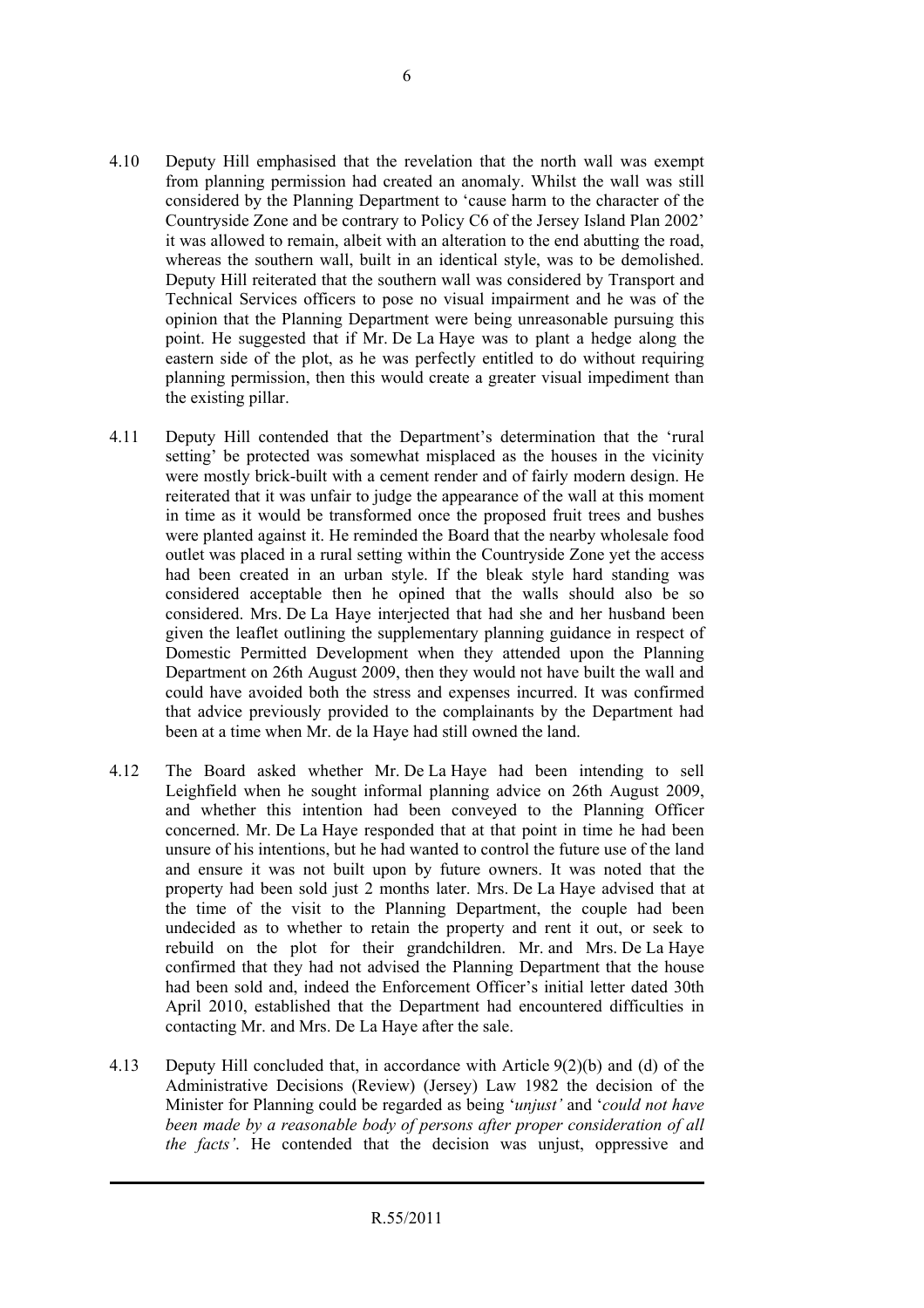discriminatory and he could not see how the wall could be regarded as unsightly and out of place within the rural setting when the access road to the wholesaler food outlet was considered acceptable.

#### **5. Summary of the Minister's case**

- 5.1 The Board noted that the application site was situated within the Countryside Zone and the Water Safeguard Area. Policy C6 was of particular relevance. The application had been refused on the grounds that the size, scale, situation and design of the walls resulted in a development which was prominent and visually harmful to the character of the Countryside Zone, contrary to Policy C6 of the Jersey Island Plan 2002 which sought to protect the character of the countryside.
- 5.2 The Senior Planner (Appeals) gave a brief history of the site. He advised that in 1999 Mr. De La Haye had sought permission to build 2 houses in the garden of Leighfield, but this had been refused. He highlighted that the informal advice given by the Planning Officer on 26th August 2009 had centred on the possibility of building either a new dwelling in the garden area of Leighfield, or to demolish the existing property and rebuild as 2 or more dwellings. The officer concerned maintained that any advice given regarding the construction of walls on the site was based on the assumption that they would be within the domestic curtilege of the site and therefore exempt from the required planning permission provided that they did not exceed 2 metres in height from ground level on either side. The Department was unaware that the property had been sold, but that the former garden had been retained. During March and April 2010 construction of the walls took place and in April the works had been noted by the Director of Planning when he passed by the property. The infringement, once identified, was acted upon swiftly. The Enforcement Officer wrote to the complainant on 30th April 2010 to advise that there appeared to be a problem with the height of the wall and pillar at the point at which the wall abutted the pavement. It was accepted by the Senior Planner (Appeals) that this initial letter had contained inaccuracies and had not highlighted the requirement for planning permission for the walls as they were no longer deemed to be within the domestic curtilege of the property. This mistake was compounded in a further letter on 4th May 2010, when again no mention was made of the need for planning permission for the entire wall. However the Senior Planner (Appeals) emphasised that in the third letter sent on 11th May 2010 the error was addressed and the complainants had been fully apprised of the situation. He pointed out that the omissions in the advice had been rectified within a 2 week timescale and, as the wall had been built and the associated costs already incurred at this stage of the proceedings, the complainants had not been disadvantaged as a consequence of this misinformation.
- 5.3 The Board noted that even at the time of the retrospective planning application the Department had believed that the land in question was in the full ownership of Mr. De La Haye, particularly as he had signed the declaration on the application form to this effect. The Department had therefore proffered planning advice to the complainant on this basis.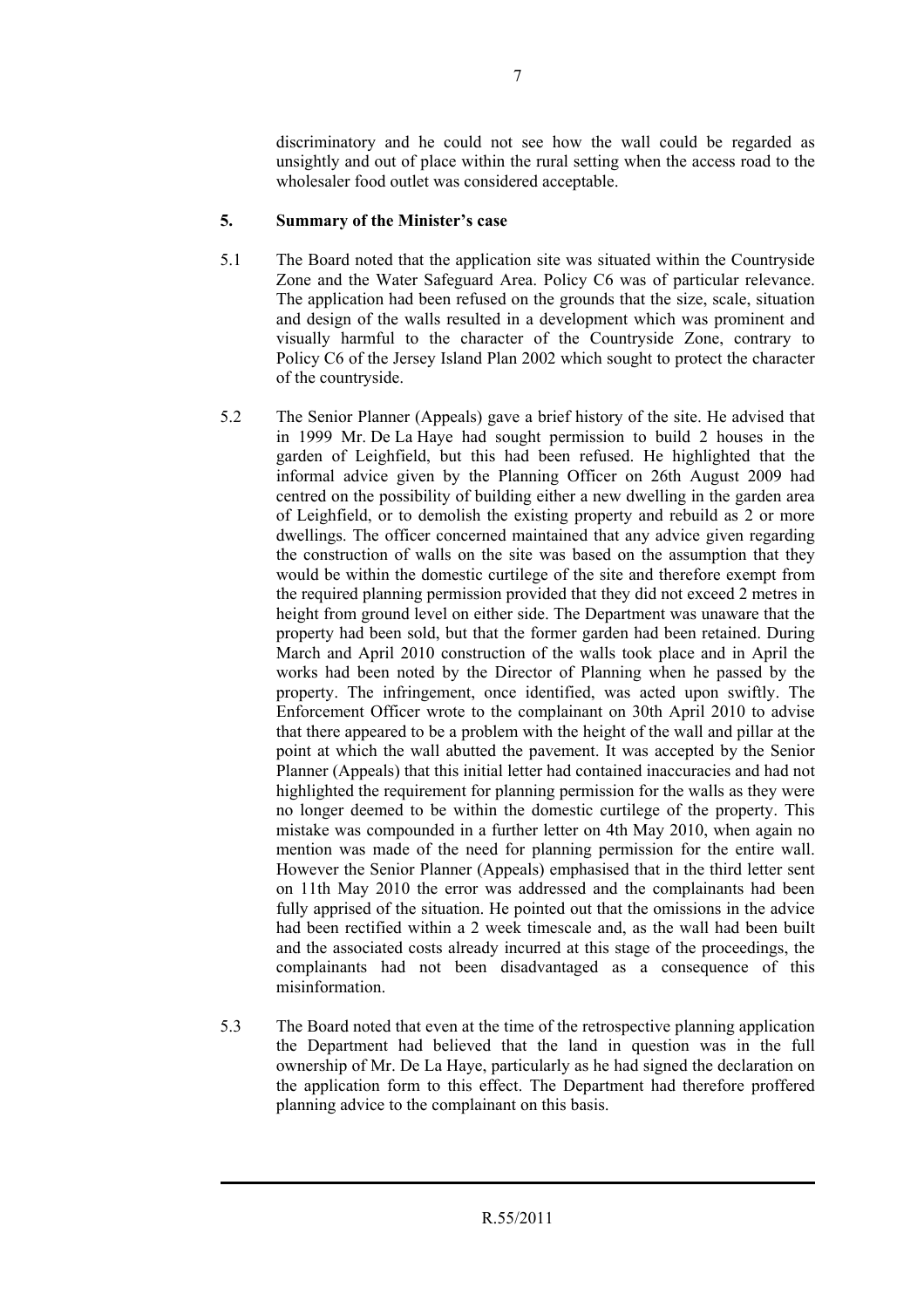- 5.4 The Senior Planner (Appeals) referred to the fact that Mr. De La Haye had ticked the section on the planning application form denoting that a new or altered vehicular access to a road was included in the proposals and it was on this basis that the Transport and Technical Services Department had been asked to comment. The Senior Planner (Appeals) advised that the Transport and Technical Services officers' comments had related primarily to the access to the area of land to be used as a fruit garden, which was presently roped off, although they had also highlighted that the new pillar situated on the south side of the Leighfield access slightly obscured the 50m visibility line. Despite the fact that the northern wall was now deemed to be located within the domestic curtilege of Leighfield, Class D2(b)(i) of the Planning and Building (General Development) (Jersey) Order 2008 still applied in relation to the pillar, which, irrespective of ownership and Permitted Development Rights, would need to be altered to ensure appropriate visibility splays were achieved.
- 5.5 The Senior Planner (Appeals) reiterated that the application had been refused under delegated powers on the grounds that the size, scale, situation and design of the walls resulted in a development which was prominent and visually harmful to the character of the Countryside Zone, contrary to Policy C6 of the Jersey Island Plan 2002 which sought to protect the character of the countryside. The matter was reconsidered by the Planning Applications Panel on 24th November 2010 and the original refusal was maintained. The Senior Planner (Appeals) advised that the protection of the character of the countryside was extremely important and he stated that the walls were deemed harmful to that character as they were 'ugly and inappropriate for the rural setting'. Furthermore he considered that the concrete render gave a grey 'dirty' appearance and he contended that the use of numerous 'grand' pillars were more suited to an urban context or to be connected to a dwelling house. The Senior Planner (Appeals) opined that the walls were incongruous and therefore 'very visually harmful' to the character of the Countryside Zone. Any application within this Zone was subject to a presumption against development under Policy C6 of the Jersey Island Plan 2002 and it was not normally permissible for walls to be built which were unconnected to an agricultural holding or dwelling house. Whilst exemptions could be made in special circumstances, the Senior Planner (Appeals) advised that no justification could be made for the complainants' wall, which could be replaced with a hedge or landscaping which would not require permission and would be more appropriate to the rural context. He considered that the appearance of the wall was 'grandiose' and unnecessarily harmful to the character of the countryside.
- 5.6 The Senior Planner (Appeals) maintained that even with some landscaping the wall would be incongruous and would essentially enclose an open rural site which would not ordinarily be expected to be walled in so severely. Landscaping would not resolve the fact that it was an 'ugly' wall and, whilst not wishing to pre-empt any future decisions, he suggested that a post and rail fence or even a low granite wall could prove more appropriate for the setting, although he considered that the 'need' for any permanent boundary structure was still questionable. He stated that a reduction in the height of the wall would not resolve the problem and he concluded that the western wall needed to be demolished and the northern wall altered to meet the requirements of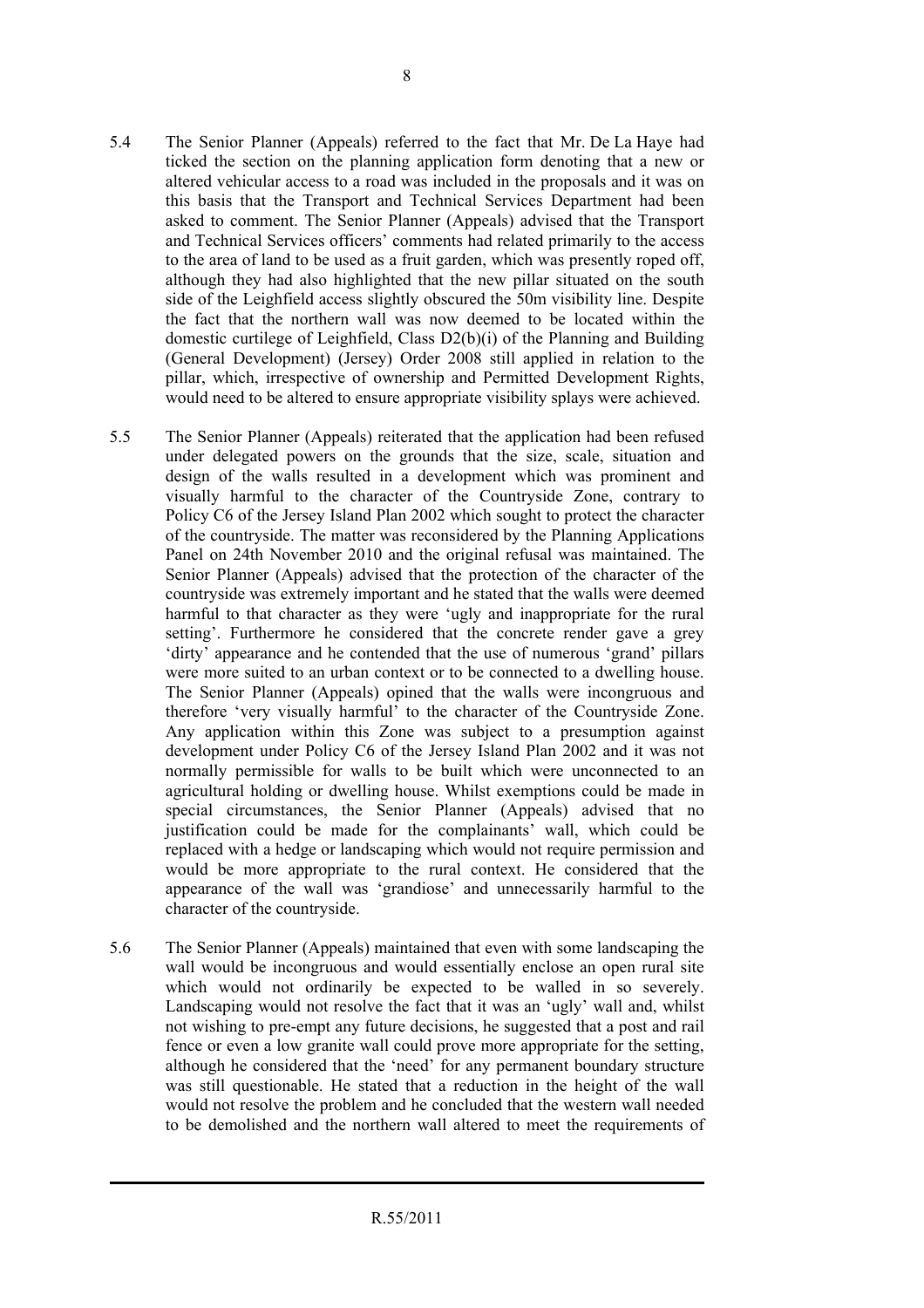Class D2(b)(i) of the Planning and Building (General Development) (Jersey) Order 2008.

- 5.7 Mention was made of the fact that anyone looking at the site might assume that the works were a preamble to future residential development and it was considered that the works urbanised the rural location. The Senior Planner (Appeals) warned that a dangerous precedent would be set should the wall be permitted to remain. He refuted the suggestion that the application was comparable to that submitted in respect of the access road to the neighbouring wholesale unit. He reminded the Board that the complainants' application had been reviewed by up to 8 individuals and had therefore been treated fairly and in accordance with normal procedures. The complainants had been given the opportunity to speak at the public meeting and the correct processes had been followed and it could not therefore be claimed that the decision reached was either 'unjust, oppressive or discriminatory' or had not been made by a 'reasonable body of persons after proper consideration of all the facts'.
- 5.8 The Board sought clarification as to whether there was a restriction on the height of walls built within the domestic curtilege of a property and was advised that the limit was 2 metres from ground level on either side. It was noted that there had been some ambiguity within the letters sent by the Enforcement Officer to the complainants and the Board agreed that, as a public body, it was incumbent on the Department to ensure that clear advice was provided to applicants. The Senior Planner (Appeals) accepted that the correspondence had contained mistakes but he reminded the Board that the correct advice had been given within 2 weeks of the initial letter and he gave assurances that such errors would not be repeated.
- 5.8 Connétable P.F.M. Hanning of St. Saviour wished to emphasise that the Planning Department could not be blamed for the confusion relating to the advice given, and he reminded the Board that the advice had been correct at the time it had been given based on the information provided by the complainants. He argued that it was the actions of the complainants, most notably in not informing the Department of the changes in ownership of the plot, which had exacerbated the situation. Connétable Hanning considered that the complainants had been treated reasonably in accordance with due process. The walls were not considered by the Planning Applications Panel and Planning Officers to fit within the countryside setting, in fact he believed that they stood out 'like a sore thumb'. The Planning Applications Panel had been unanimous in its decision to maintain the refusal and regarded the walls as damaging to the countryside. He questioned whether there had been sufficient justification for an Administrative Appeal Board to be convened in respect of the complaint, which he judged to be based more on the complainants' dissatisfaction with the decision made by the Planning Applications Panel, than with the process and procedures followed. The Connétable advised the Board that whilst the Planning Applications Panel had no objection to the northern wall, this was simply because it was exempt and therefore the Panel was powerless and could not object. It was noted that this situation highlighted a failing within the present Planning Law which allowed property owners Permitted Development Rights to construct items within the domestic curtilege of a dwelling house, whilst identical structures not within such a curtilege were unlikely to be granted permission.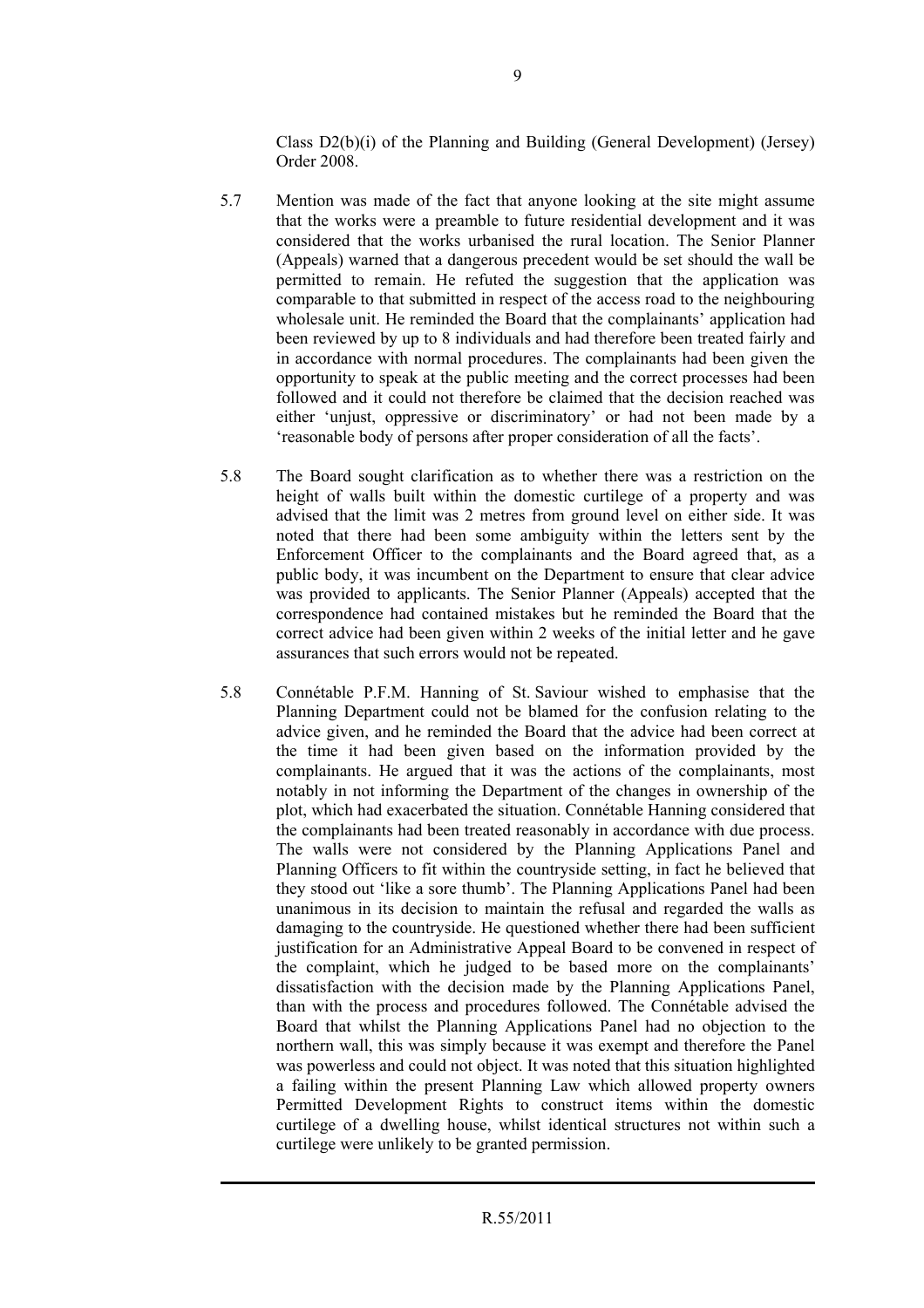- 5.9 The Board asked whether the Planning Applications Panel could have sought to place conditions over both walls and was advised that the Panel had considered the construction of the walls to be totally inappropriate and therefore conditions would have been ineffective.
- 5.10 The Board questioned whether the complainants had been the victim of chronology – had they constructed the wall whilst they owned the adjacent property then it would have been exempt from planning restrictions (providing it was no more than 2 metres in height). Connétable Hanning responded that whilst that appeared to be the case, there was also a sense that the complainants planned to urbanise the area, and whilst this had not been the basis for the decision, the fact that there had been previous applications to build on the site had somewhat coloured the Panel's view. However it was maintained that the Panel had considered the application on its own merits, irrespective of any planning history and the Connétable affirmed that the Panel's decision had been reasonable. He stated that the notion of the urbanisation of the plot had developed after the matter had been considered by the Panel. It was noted that the current Planning Law did not protect against 'bad' buildings being constructed if they were exempt and this was acknowledged as an issue to be addressed in Law. The Panel were not 'happy' with the north wall remaining but they were powerless in Law to do anything about it.
- 5.11 The Board questioned why the planned fruit garden was deemed out of character within the countryside when Jersey had a history of walled gardens and orchards. Connétable Hanning responded that such gardens were normally adjacent to the property owned by the gardener and it was difficult to justify in this instance as the complainants no longer lived next door to the site.
- 5.12 The Board enquired whether it was reasonable to serve an enforcement notice on the complainant when they were simply the victims of timing and the Connétable replied that the Law to protect the countryside could not simply be ignored because of poor timing. He reminded the Board that the issue of timing had been solely a matter for the complainant. Policy C6 was in place to prevent the urbanisation of the countryside and to ignore infractions would set a dangerous precedent.
- 5.13 Deputy Hill refuted the suggestion that the complainants were using a 'wooden horse' approach to develop the land for housing and questioned why an application from 12 years earlier had been a facet of the current application. The complainants' daughter advised that her parents had decided to retain the land when they sold Leighfield, in order to prevent any opportunities for 'garden grabbing' in the future. Deputy Hill maintained that the statement within the Minister's submission that 'any third party looking at the site might assume from the appearance of the site that the works carried out so far may be a preamble to future more permanent residential development' and the reference to the application made in 1999 had placed an emphasis on the notion of future development, and contrived to introduce an element of uncertainty as to the applicant's intentions. Deputy Hill concluded that this was unfair. He also drew attention to the fact that the Chairman of the Planning Applications Panel lived alongside the site, yet had not raised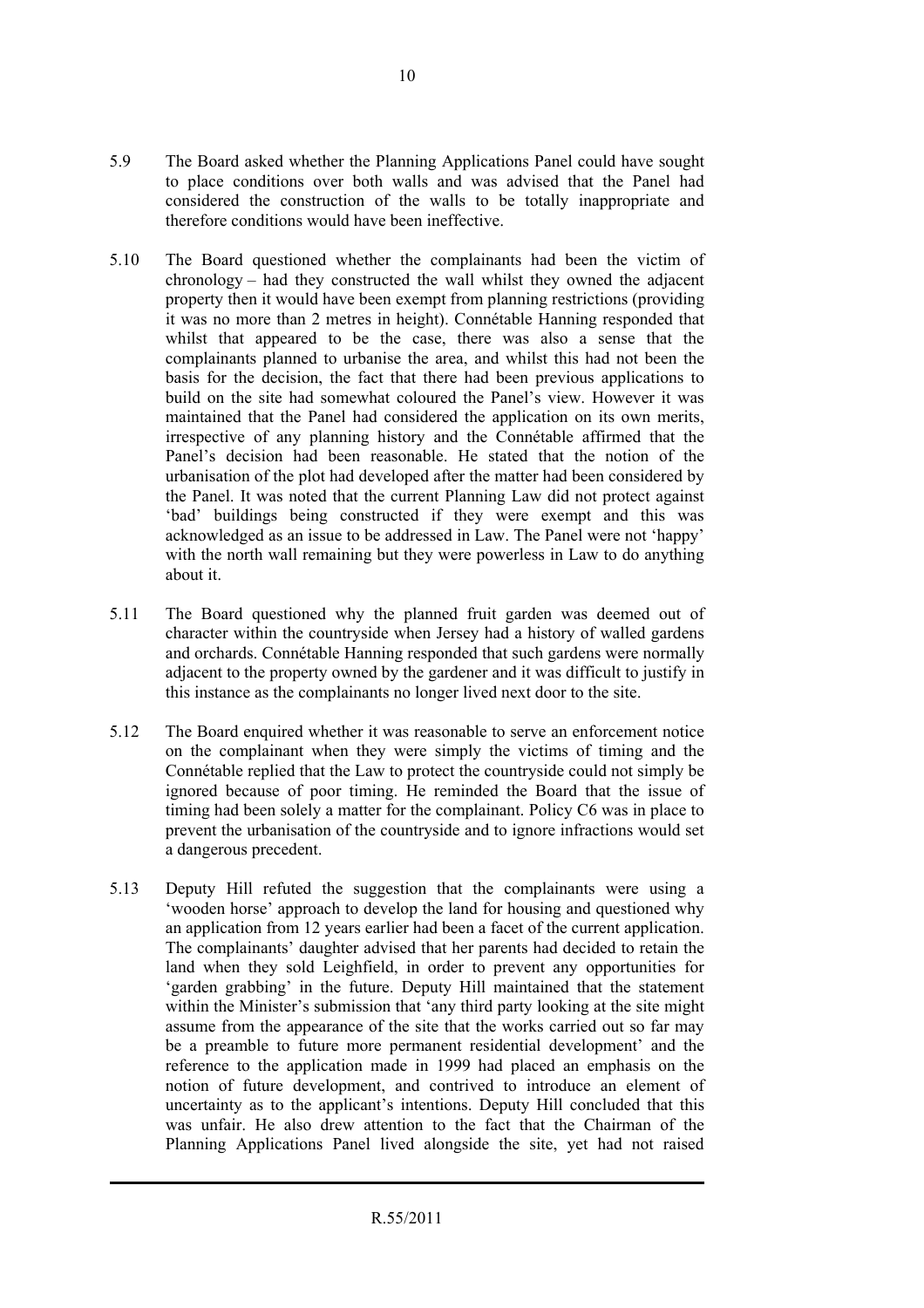concerns before the wall had been constructed and that the Transport and Technical Services officers had confirmed that there were no visibility problems at the entrance to Leighfield. The Department had made a number of errors in communications with Mr. De La Haye and the advice given had been ambiguous. Responding to comments made by the Senior Planner (Appeals) regarding the wall's 'ugly' appearance, Deputy Hill reminded the Board that if it was permitted to remain, the wall would be covered with fruit trees and the whole site would be beautiful. He did not believe that a precedent would be set and questioned whether the fact that 8 individuals had considered the application disproved the claim of discrimination, particularly when the Minutes of the Planning Applications Panel meeting on 24th November 2010 recorded a number of subjective comments expressed by the Panel members. He concluded that no real reason had been given to explain why the access road to the wholesale food warehouse was deemed acceptable when the wall at Leighfield was not. He thanked the Board for hearing the case.

- 5.14 Connétable Hanning countered the suggestion made by Deputy Hill that the Chairman of the Planning Applications Panel could have taken action in the matter. He reminded the Board that there were many instances where he himself, as Connétable of his own Parish of St. Saviour, drove past developments and was entirely unaware whether they had the correct permissions – indeed it was only when a matter was presented to the Panel that he was made aware of such a fact. The Board agreed that it was therefore unfair to infer that the Chairman of the Panel was in any way culpable and that this should not be part of its consideration of the case
- 5.16 The Chairman thanked both parties for attending the meeting and they then withdrew from the meeting to enable the Board to consider its findings.

#### **6. The Board's findings**

- 6.1. The Board agreed that the site visit had been invaluable and had enabled its full assessment of the size and location of the walls. It acknowledged that it was common in the Island to see walled gardens and orchards and it was not necessary for them to be located adjacent to the owner's house. Certainly the increase in popularity of allotment gardens dispelled the myth that tending a plot some distance away from the gardener's home could not be construed as a productive and acceptable rural use of the land.
- 6.2 The Board whilst having every sympathy for Mr. and Mrs. De La Haye's situation, accepted that in making the decision to refuse their application, due process had been followed by the Department. It was accepted that the planning applications process had to be governed by the relevant laws and policies adopted by the States of Jersey. The Board, having carefully reviewed the decision made by the Planning Applications Panel, found it to be entirely in accordance with the policies which applied to the application. Accordingly the Board had no option but to reject the Complainant's contention that the decision made by the Minister could be criticised on any of the following grounds –
	- (a) contrary to law;